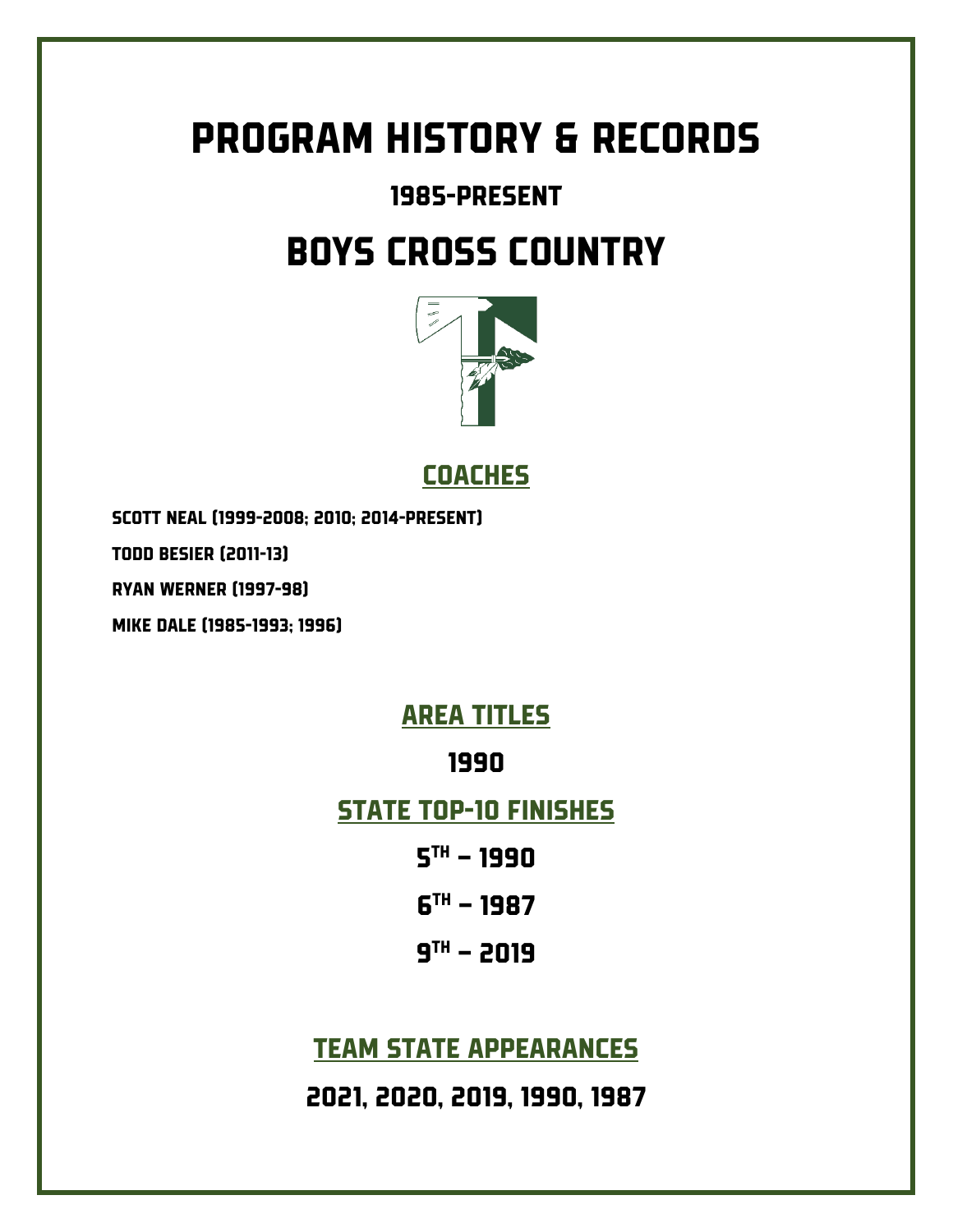### STATE RANKINGS

#7 2020 #9 2019

### legacy list – top 15 PRs

- 1. EVAN PRINCE (JR) 15:42.72 2020 Chattahoochee hills event center
- 2. CHRIS PIC (SR) 16:41 1987 RIVERSIDE (REGION)
- 3. MIKE WOOD (SR) 16:51 OCT 10, 1991 STATE MEET
- 4. ALEX HUBBARD (SR) 17:13
- 5. ROBERT MOLARD (SR) 17:36 2000 STATE MEET
- 6. COURTNEY STROUD (SR) 17:37 NOV 12, 1988 STATE MEET
- 7. Walker Bailey (JR) 17:40.34 Oct 19, 2021 GISA 1AAA Region Meet
- 8. CHRIS GEIGER (SR) 17:46.01 OCT 3, 2019 CARROLLTON STATE MEET
- 9. AARON HUGHES (SO) 17:58.47 SEP 10, 2016 EAST JACKSON
- 10. ZAC SMITH (SR) 18:19 SEP 25, 2018 WESTMINSTER
- 11. GREY BOURLET (SO) 18:23.20 OCT 5, 2018 UNICOI STATE PARK
- 12. CHRIS BURKE (JR) 18:24.10 NOV 7, 1992 STATE MEET
- 13. Charlie Cody (JR) 18:28.82 oct 30, 2020 region meet
- 14. CALEB GRIFFIS (SO) 18:35.48 SEP 10, 2016 EAST JACKSON
- 15. MICHAEL WEIDNER (JR) 18:39.50 OCT 6, 2015 HEBRON

#### Individual top-25 finishes at state meet

- 1. Mike wood state champion oct 10, 1991 16:51
- 2. ALEX HUBBARD STATE RUNNER-UP nov 2002 17:21.62
- 3. EVAN PRINCE  $3^{RD}$  2021 NOV 6, 2021 16:35
- 4. CHRIS PIC 3RD 1986
- 5. EVAN PRINCE  $5^{th}$  NOV 2, 2019 16:53.55
- 6. COURTNEY STROUD  $6^{th}$  NOV 12, 1988 17:37
- 7. ALEX HUBBARD 9TH nov 3, 2001 18:07.24
- 8. CHRIS GEIGER 14<sup>th</sup> NOV 2, 2019 17:46.01
- 9. CHRIS PIC  $14^{th}$  1987
- 10. Robert molard 15th 2000 17:36
- 11. Jason hitt 16th nov 10, 1990 18:41.79
- 12. Evan Prince 17th Nov 7, 2020 16:53.55
- 13. Chris burke 19th nov 7, 1992 18:24.10